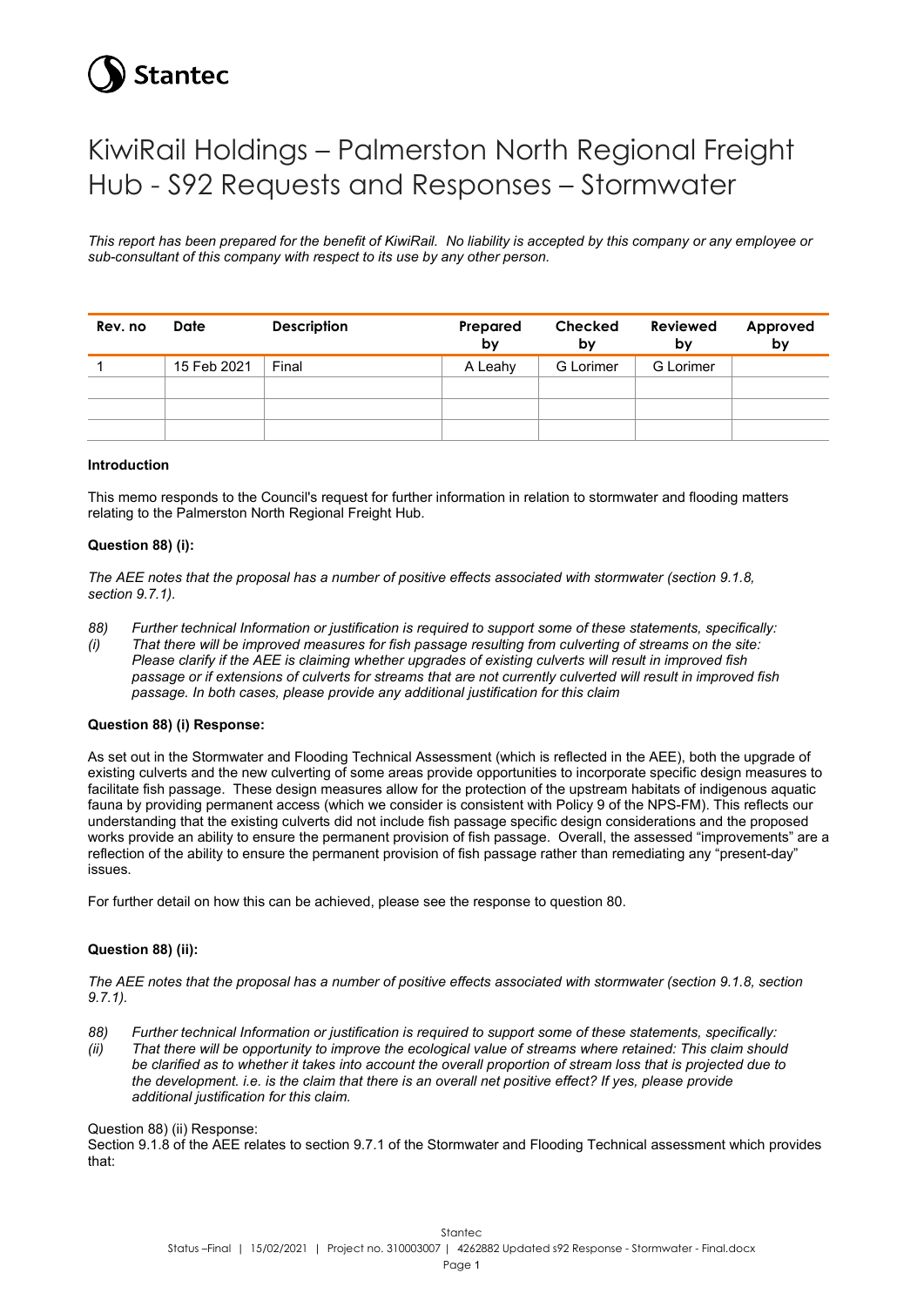Opportunity exists to improve the ecological value of streams where these are retained or reconstructed (for stormwater management purposes).

The question seems to misinterpret the statement in the AEE. The statement relates to the current state of the streams within the designation extent, which (as set out in the Assessment of Ecological Values) are of low ecological value, have poor macroinvertebrate community health, are homogenous with limited habitat provision, are unfenced and unshaded. The opportunity to improve those values relates to the ability to create open stream channel(s) along the northern boundary of the site that provide better aquatic habitat and value than currently exists. It is not intended to imply there is an overall net positive gain.

## **Question 88) (iii):**

*The AEE notes that the proposal has a number of positive effects associated with stormwater (section 9.1.8, section 9.7.1).*

- *88) Further technical Information or justification is required to support some of these statements, specifically:*
- *(iii) There will be a change from rural to urban land use. Please provide additional technical justification to support the claim that development of the rail hub site is comparable to typical urban land use, including characterisation of industrial rail hub stormwater contamination profiles, and further details on the proposed stormwater quality treatment system*

#### **Q 88) iii) Response:**

The AEE states in 9.7.1:

A change from rural to urban land use and the inclusion of stormwater treatment systems will result in a reduction of sediment loads discharged to streams downstream.

It is not suggested that development of the Regional Freight Hub is comparable to a "typical" urban land use. Rather, the Regional Freight Hub landuse is consistent with the type of landuse that is anticipated in the NEIZ.

In terms of a reduction in sediment load there is literature available<sup>[1](#page-1-0)</sup> that shows a reduction in sediment load changing from rural to urban landuses dating back to the 1990's. In this case where runoff treatment is proposed (both on-site and with the treatment wetland) there will be a further reduction in sediment load from the site.

There is no information available to specify the characterisation of runoff from the Regional Freight Hub at this stage. Stormwater runoff quality will be subject to the particular activity at each location on the site and the runoff impact on quality will vary for these activities. However in the Stormwater and Flooding Technical report it was confirmed that the on-site management will focus on the particular activities with a range of methods including (but not limited to) material selection (neutral building cladding materials), isolation (bunding to contain contaminants), on-site treatment (such as oil separation or carpark treatment) and finally the stormwater wetland treatment system. Apart from the final wetland treatment, the land requirements for the on-site systems are small and are anticipated to be included within available land during the detailed design of the site.

The details of the proposed stormwater management system will be the subject of regional resource consent applications. The designation contains land that will accommodate the treatment of stormwater using the agreed design approach (GD01)<sup>[2](#page-1-1)</sup>, through a range of methods, as noted above.

Based on the sizing in GD01, a total stormwater treatment wetland footprint of around 41,000m<sup>2</sup> will be required to treat the whole of the Regional Freight Hub Site, including the new Perimeter Road and the realigned NIMT. This footprint is based on the conservative assumptions that the contributing catchment is 100% impermeable, with a conservative ponding depth coefficient of 0.5 and no allowance for reduction of the Permanent Water Volume from the provision of live storage. The wetland footprint available in the base of the detention pond systems is in the order of 97,000m<sup>2</sup>, out of a total footprint of 131,000m<sup>2</sup> that has been set aside (when also including batters and maintenance access requirements). The area allocated for the stormwater detention wetlands sufficiently provides for stormwater detention.

#### *Question 89):*

*The AEE notes that potential effects from contaminated stormwater are likely to be very low or even positive with suitable treatment (section 9.6.4).*

<span id="page-1-0"></span><sup>&</sup>lt;sup>1</sup> Storm Sediment Yields from Basins with Various Landuses in Auckland Area, July 1994, Prepared for Auckland Regional Council, NIWA

<span id="page-1-1"></span><sup>&</sup>lt;sup>2</sup> Auckland Council Guideline Document 2017/001, Stormwater Management Devices in the Auckland Region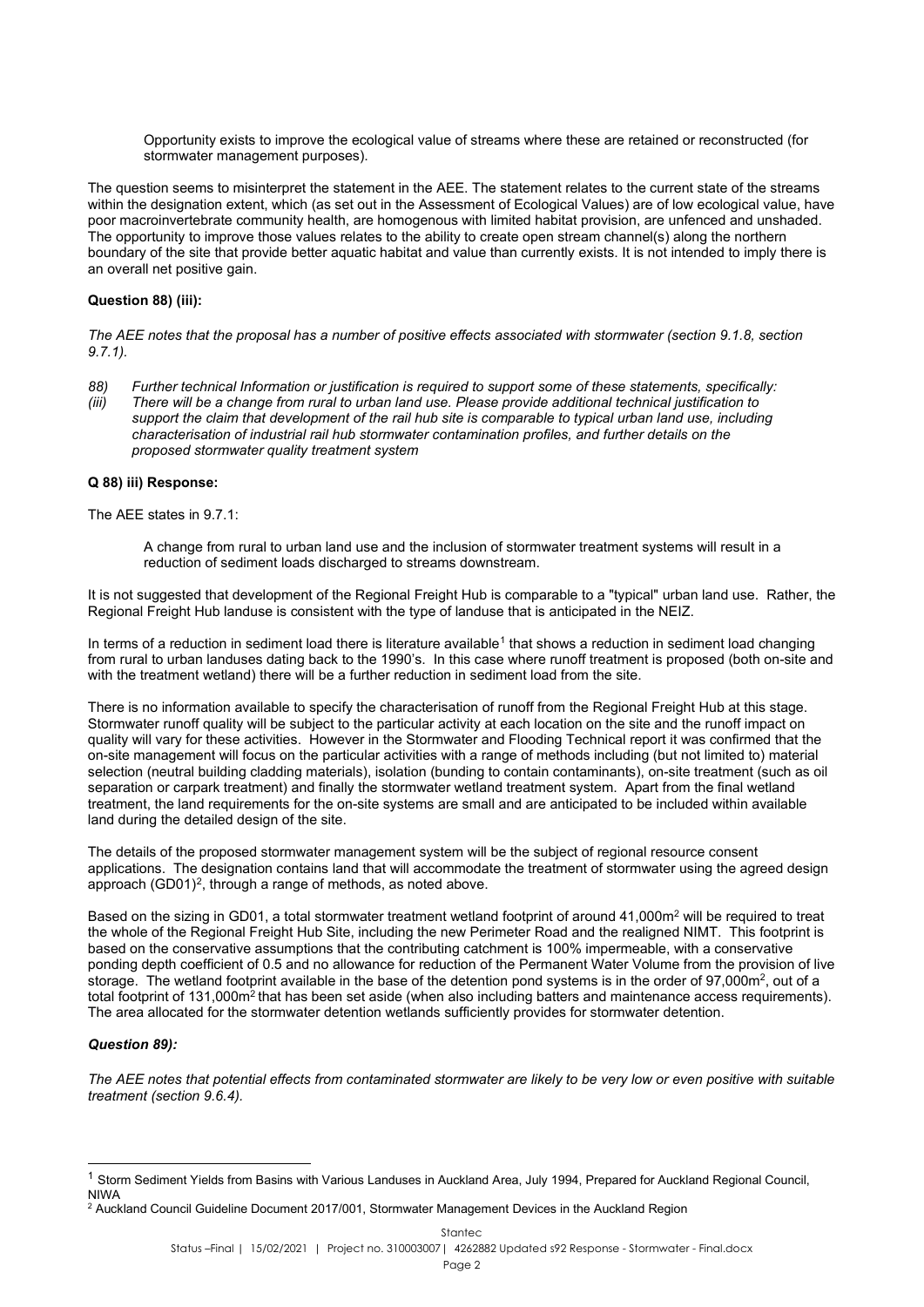*89) Please provide further information on the contamination profile of runoff from an industrial rail hub, the type and size of any proposed stormwater quality treatment measures, and the expected treatment effectiveness of the proposed measures for key contaminants of interest*

#### **Question 89) Response:**

Section 9.6.4 of the AEE states:

The Boffa Miskell assessment states that with suitable treatment of stormwater runoff from the site, such as the use of treatment wetlands or swales, the potential effects from contaminated stormwater are likely to be very low, and may even be positive due to the reduction in nutrients from the existing farming practices currently entering waterways

This statement refers specifically to a potential improvement in nutrient levels which is a consequence of the change from an agricultural to an urban landuse. With respect to nutrients a positive (net gain) effect is possible (and should be strived for) if treatment allows when weighed against the existing water quality. This assessment would be better made at the resource consenting phase.

Overall, even taking a conservative approach, Boffa Miskell has advised that the overall effect of the proposal would be very low on the aquatic ecology.

The water quality measures are discussed in the response to Q88)iii) above.

#### **Question 90):**

*It is also not clear that sufficient space has been allocated for effective stormwater quality treatment measures (i.e. section 6.2 in Technical Report G – Stormwater Flooding Assessment).*

*90) Please identify the area requirements for effective stormwater quality treatment measures, and where they can be located within the NoR.*

#### **Question 90) Response:**

Until the details of the final design are known and what specific on-site treatments are required, a qualitative response to this question is appropriate. A qualitative answer is provided in Technical Report G - Stormwater and Flooding Assessment at section 6.2, where the potential different stormwater management and treatment options are discussed and is expanded on in the response to Q88)iii) above.

#### **Question 91):**

*The AEE notes that a Stormwater Management Report ('SMR') and Stormwater Management and Monitoring Plan ('SMMP') will be prepared (section 9.7.3), which is consistent with the Draft NoR Conditions. However, the Stormwater Management Framework, described as a key document in the Stormwater Flooding Assessment Technical Report, is not a requirement of Draft NoR conditions, and suggests a stormwater approach that does not directly align with the NoR conditions. As well, the Stormwater Flooding Assessment notes several positive effects (section 5.1.1) that will be*  realised through "active consideration of them during the design and site development phases", and they are not *accounted for in the draft NoR conditions.*

*91) Please clarify whether KiwiRail intends to prepare and provide a Stormwater Management Framework, as identified in Technical Report G - Stormwater Flooding Assessment at Appendix B. Please also identify what level of certainty there is that the potential positive effects identified at section 5.1.1 of the Stormwater Flooding Assessment will materialise, and what is meant by "active consideration"?.*

#### **Question 91) Response:**

The Technical Assessment referred to a "Stormwater Management Framework" as this was the terminology that was discussed and agreed with PNCC, as included within Appendix A Flooding and Stormwater Assessment Assumptions. The Stormwater Management Framework (SMF) outlines a holistic framework for the management of stormwater and flooding. The proposed NoR conditions capture the parts of the framework that are relevant to the NoR and are appropriately managed through the designation for the Freight Hub. This response incorporates the technical advice as well as planning advice of relevance to the NoR.

The proposed conditions have, however, been reviewed and updated to clarify how these documents relate to the SMF discussed in Technical Report G - Stormwater and Flooding Assessment. For clarification purposes, the terminology in the conditions has been amended as follows:

• references to "Stormwater Design Report" have been amended to "Stormwater Management Report";